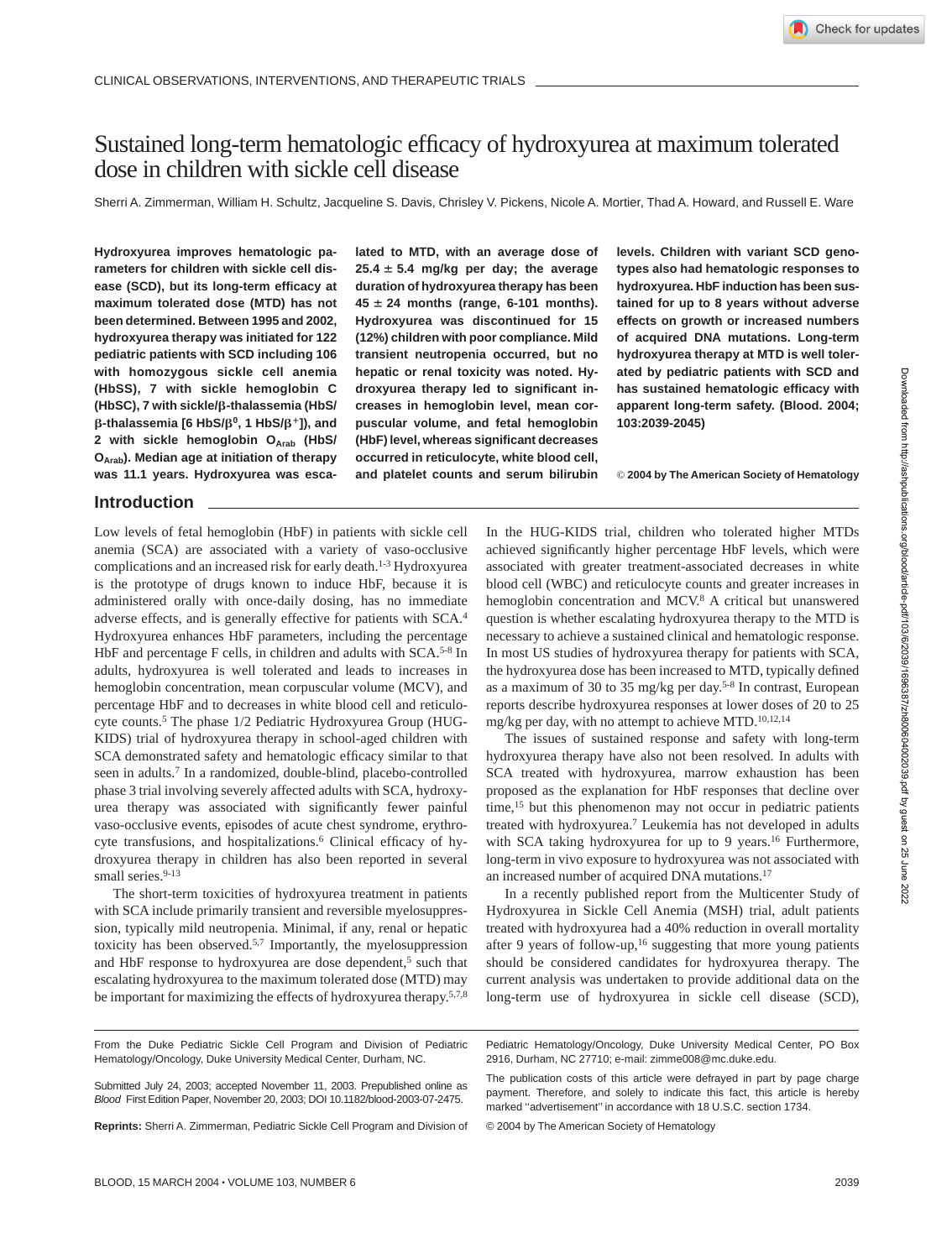particularly regarding sustained hematologic efficacy and safety in pediatric patients. Between 1995 and 2002, the Duke Pediatric Sickle Cell Program has treated 122 pediatric SCD patients with hydroxyurea. We describe the long-term, sustained hematologic efficacy of hydroxyurea when prescribed at MTD—with minimal toxicity—in this large cohort of pediatric patients.

# **Patients, materials, and methods**

### **Indications for hydroxyurea therapy**

Between 1995 and 2002, pediatric patients followed in the Duke Pediatric Sickle Cell Program were offered hydroxyurea therapy. Initially, only patients with severe sickle-related clinical events were eligible to receive hydroxyurea as part of an institutional review board (IRB)–approved research protocol; Duke patients were included in the multicenter phase 1/2 HUG-KIDS safety trial of hydroxyurea in children<sup>7</sup> and later in the phase 1/2 Hydroxyurea Study of Organ Function and Toxicity (HUSOFT) infant pilot trial.18 Another IRB-approved institutional protocol allowed the use of hydroxyurea and phlebotomy to prevent secondary stroke in children with SCA and previous stroke who are unable to continue chronic erythrocyte transfusion prophylaxis.19 Over time, additional patients with SCD have been offered hydroxyurea based on clinical indications of disease severity, including recurrent or severe vaso-occlusive painful events or episodes of acute chest syndrome. Moreover, patients with variant sickle genotypes, including HbSC, HbS/O<sub>Arab</sub>, or HbS/ $\beta$ <sup>+</sup>thalassemia, have also been considered eligible for hydroxyurea therapy if the clinical course of disease was severe. The cohort included in this analysis of long-term efficacy of hydroxyurea includes all Duke pediatric SCD patients for whom hydroxyurea therapy was initiated for any reason and who continued therapy for at least 6 months. Patients receiving therapy for less than 6 months were not included because the hydroxyurea dose had not yet been escalated to MTD.

### **Prehydroxyurea evaluation**

Before the initiation of hydroxyurea therapy, all patients underwent baseline laboratory evaluation that included a complete blood count with manual WBC differential, reticulocyte count, and serum chemistry profiles including alanine aminotransferase (ALT) and creatinine. Serologies to parvovirus B19, HIV, and hepatitis A, B, and C were obtained, along with serum ferritin, folate, and vitamin B12 levels and baseline percentage HbF.

Several members of the Duke Pediatric health care team met with each family on at least 2 different occasions to discuss reasons for starting hydroxyurea therapy. The risks, benefits, and adverse effects of hydroxyurea, including the unknown risk for malignancy with long-term treatment, were presented. In addition, the importance of strict compliance with prescribed daily medication and follow-up visits with blood counts at least every 1 to 2 months was stressed. If there were concerns about a family's ability to comply with the treatment regimen, hydroxyurea therapy was not started. For females of childbearing potential, use of contraception or monthly serum pregnancy tests during hydroxyurea therapy was strongly encouraged.

### **Hydroxyurea dose escalation to MTD**

For children in the HUG-KIDS trial, the oral dose of hydroxyurea started at 15 mg/kg per day and was escalated every 8 weeks to the MTD or a maximum dose of 30 mg/kg per day, with careful monitoring of blood counts every 2 weeks. If hematologic toxicity occurred twice at the same dose, the MTD was set at 2.5 mg/kg below the toxic dose.7 Infants enrolled in the HUSOFT trial received 20 mg/kg per day for 2 years, then had dose escalation to 30 mg/kg per day or MTD.18 For all other patients in this cohort, oral hydroxyurea was started at 15 to 20 mg/kg per day, either as a capsule or as a liquid preparation (100 mg/mL) given as a single daily dose, usually at bedtime. The hydroxyurea dose was then increased every 8 weeks as tolerated to the MTD, defined as an absolute neutrophil count (ANC) of approximately  $2.0 \times 10^9$ /L. Irrespective of clinical improvement, the hydroxyurea dose was increased to MTD with a maximum dose of 30

mg/kg per day. In a few patients with good compliance, whose ANCs remained above  $4.0 \times 10^9$ /L with relatively low HbF responses, the hydroxyurea dose was increased as high as 35 mg/kg per day. For all patients, the hydroxyurea dose was periodically adjusted for weight gain.

During the dose-escalation phase, patients were evaluated monthly until MTD was reached, then subsequently every 2 months after reaching a stable hydroxyurea dose. Laboratory monitoring during hydroxyurea therapy included a complete blood count with WBC differential and reticulocyte count at each visit and periodic monitoring of serum chemistry profiles with liver function tests and percentage HbF. Compliance was assessed by history taking and laboratory test results, including review of the peripheral blood smear, and suggestions were offered to improve compliance.

### **Toxicity and dose adjustments**

For children who participated in the HUG-KIDS trial, hematologic toxicity was defined by a hemoglobin concentration less than 5 g/dL or a 20% decline from baseline, an absolute reticulocyte count less than  $80 \times 10^9$ /L unless the hemoglobin concentration was more than 9 g/dL, an ANC less than  $2.0 \times 10^9$ /L, or a platelet count less than  $80 \times 10^9$ /L.<sup>7</sup> Similar parameters were used for the HUSOFT study except that an ANC greater than  $1.5 \times 10^9$ /L was acceptable to continue hydroxyurea therapy.<sup>18</sup> Over time, toxicity thresholds for patients treated with hydroxyurea outside these 2 research studies have been relaxed, and patients on stable MTDs were occasionally allowed to have ANCs as low as 1.0 to  $1.5 \times 10^9$ /L without stopping therapy. Other nonhematologic toxicity thresholds included ALT twice the upper limit of normal for age or serum creatinine twice the baseline value and greater than 1.0 mg/dL. If there was evidence of drug toxicity, hydroxyurea was stopped for 1 week, then restarted at the previous dose after count recovery.

### **Data collection**

Baseline demographic data including age, sex, diagnosis, and laboratory values were abstracted from clinical charts and entered into an Access database (Microsoft Access; Microsoft, Bellevue, WA). Baseline values were recorded for patients on chronic transfusion therapy for a history of stroke only if data were available before the transfusion regimen was initiated. For ongoing and long-term follow-up of the effects of hydroxyurea therapy, similar data, including weight and height, hydroxyurea dose, laboratory parameters, and duration of hydroxyurea therapy, were collected on an annual basis. Data were collected and analyzed for all patients, including those who initially responded to hydroxyurea but were subsequently noncompliant. Data to document the numbers and types of individual vaso-occlusive clinical events before and after hydroxyurea therapy were not recorded prospectively.

#### **In vitro assay of acquired DNA mutations**

To assess the potential mutagenic effects of long-term hydroxyurea therapy, the frequency of "illegitimate" interlocus VDJ recombination events between the T-cell–receptor  $\gamma$  (TCR- $\gamma$ ) variable gene and the TCR- $\beta$ junctional gene loci on chromosome 7 was measured in patients with SCD and prolonged hydroxyurea exposure. As previously described, $17$  genomic DNA was obtained from peripheral blood mononuclear cells, and a 2-step nested polymerase chain reaction (PCR) protocol was used to amplify rare gene rearrangements between these TCR regions. PCR products were resolved on a 6% polyacrylamide gel and exposed to x-ray film overnight; by analysis of serial dilutions of DNA, scoring was based on the minimum amount of DNA necessary to yield a positive band.17

### **Statistical analysis**

Descriptive statistics were performed using the *Primer of Biostatistics* (McGraw-Hill, New York, NY). The Student *t* test was used to compare means between groups, and linear regression models were used to describe the correlations between baseline variables and percentage HbF (Microsoft Excel; Microsoft). No adjustments were made for multiple comparisons.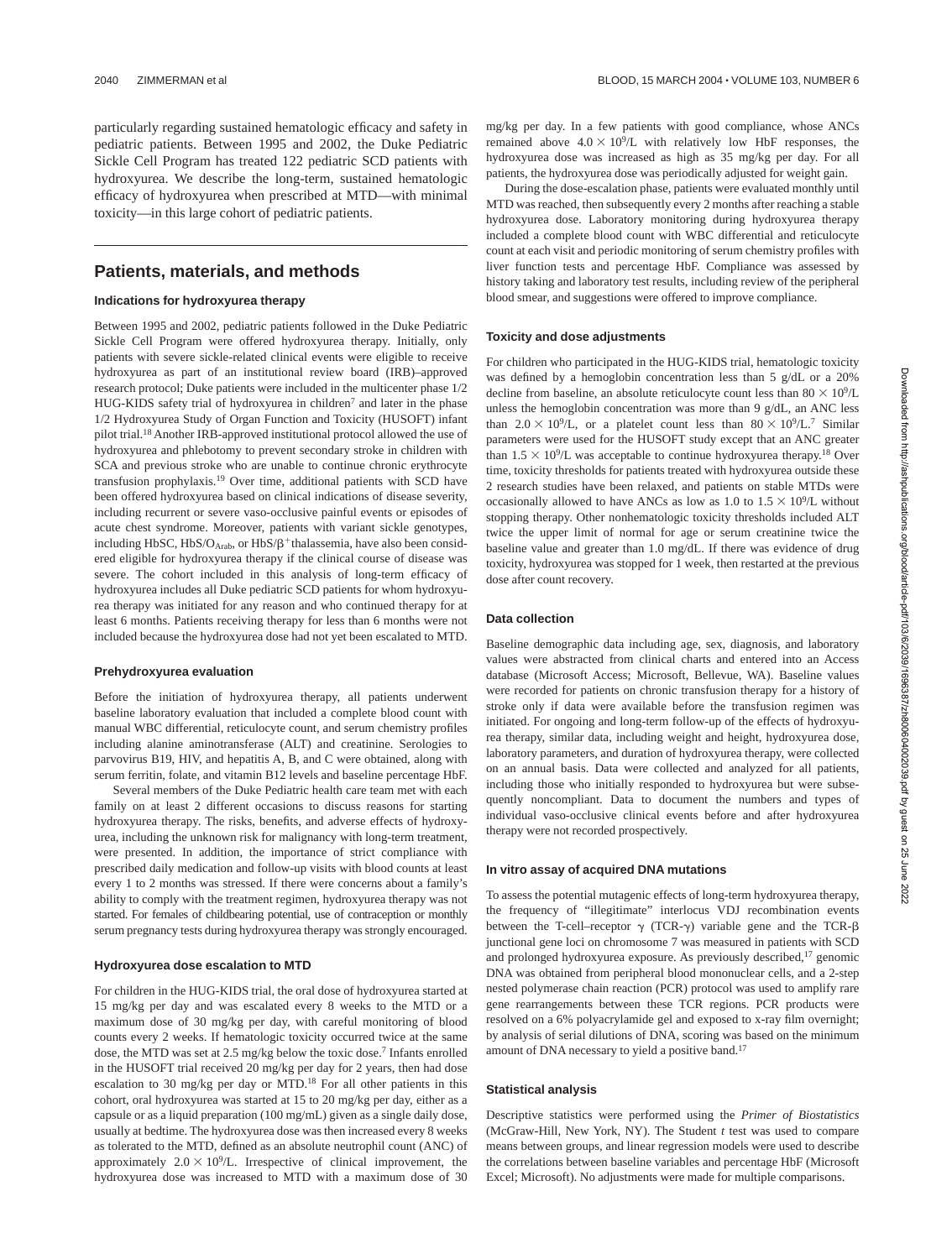# **Results**

# **Patient characteristics**

Between 1995 and 2002, a total of 122 pediatric patients with SCD monitored by the Duke Pediatric Sickle Cell Program were treated with hydroxyurea for at least 6 months, including 106 patients with HbSS, 7 with sickle hemoglobin C (HbSC), 7 with sickle/ßthalassemia (HbS/ $\beta$ -thalassemia [6 HbS/ $\beta$ <sup>0</sup>, 1 HbS/ $\beta$ <sup>+</sup>]), and 2 with sickle hemoglobin  $O_{Arab}$  (HbS/ $O_{Arab}$ ). All patients were treated with hydroxyurea to ameliorate the signs and symptoms of sickle cell disease, including 15 children with recurrent vaso-occlusive events who were enrolled in the phase 1/2 HUG-KIDS safety trial, 7 infants in the phase 1/2 HUSOFT infant pilot trial, 33 patients with previous stroke for the prevention of stroke recurrence, and 67 patients treated outside these research studies.

A total of 71 males and 51 females were treated, with a median age at initiation of hydroxyurea therapy of 11.1 years (range, 0.5-19.7 years). Patients received hydroxyurea therapy for an average duration of  $45 \pm 24$  months (range, 6-101 months), with an average hydroxyurea dose of  $25.4 \pm 5.4$  mg/kg per day. Of the 122 patients, 21 (17%) received hydroxyurea doses higher than 30 mg/kg per day (median dose, 31.1 mg/kg per day; range, 30.1-36.1 mg/kg per day). No patient was found to be deficient in iron, folate, or vitamin  $B_{12}$  before the start of therapy. Similarly, no unexpected infectious serologic exposures were identified. Parvovirus immunoglobulin G (IgG) antibodies indicating past exposure were found in more than 50% of patients, as we recently reported.<sup>20</sup>

### **Hematologic effects of hydroxyurea therapy**

For all 122 Duke pediatric patients with SCD (Table 1), the hematologic efficacy of hydroxyurea when prescribed at MTD included highly significant increases in hemoglobin concentration, MCV, and percentage HbF. All patients responded to hydroxyurea therapy; there were no nonresponders. Significant decreases in reticulocyte count, WBC count, ANC, platelet count, and serum bilirubin concentration were also noted. The HbF response to hydroxyurea therapy at MTD (Figure 1) was significantly associated with baseline percentage HbF ( $R = 0.419$ ;  $P < .001$ ). When the data were analyzed using change in percentage HbF as the outcome variable, the correlation between MTD and change in percentage HbF approached significance  $(P = .056)$  (data not shown).

The hematologic effects of hydroxyurea at MTD were then analyzed according to SCD genotype (Table 2). Although most patients had HbSS, the 16 children with other sickle cell variants also had excellent hematologic responses to hydroxyurea therapy. In patients of all sickle genotypes, MCV and percentage HbF



**Figure 1. Statistical association between the percentage HbF value at baseline and at hydroxyurea MTD.** There was a significant positive correlation between the baseline value and the treatment percentage HbF ( $R = 0.419$ ;  $P < .001$ ).

increased from baseline, with MTD HbF values of approximately 20% in all patients except those with HbSC disease. Patients with severe forms of SCD (HbSS, HbS/ $\beta^0$ , HbS/ $O_{Arab}$ ) had significant increases in hemoglobin concentration, whereas the 8 with HbSC or HbS/ $\beta$ <sup>+</sup> had minimal changes in hemoglobin values. Hydroxyurea treatment led to decreases in the rate of hemolysis for all genotypes, as demonstrated by significantly lower reticulocyte counts and lower total serum bilirubin concentrations. Predictable myelosuppression occurred as well, with significant decreases in WBC and ANC values. In all patients, the hydroxyurea dose was increased to MTD to achieve modest myelosuppression, but the change from baseline WBC count and ANC was greatest in those with severe forms of SCD.

The 7 patients with HbSC disease tolerated lower doses of hydroxyurea before reaching MTD, as we previously reported.<sup>21</sup> Perhaps in part because of this dose-limiting myelosuppression, patients with HbSC disease had lower maximal percentage HbF responses than patients with other genotypes. However, the change from baseline values was still highly significant, with an average increase in percentage HbF from 1.8%  $\pm$  0.7% to 8.6%  $\pm$  3.1%  $(P < .001)$ .

## **Short-term toxicities of hydroxyurea therapy**

The primary toxicity observed in our patients was mild, reversible bone marrow suppression, but the thresholds for toxicity occurred in only approximately 5% of blood counts (data not shown). Usually mild neutropenia was observed, which recovered within one week of temporary discontinuation of hydroxyurea treatment. Anemia and thrombocytopenia as toxicities of hydroxyurea were more rare. Among the 7 children with HbSC disease, there were 3 episodes of transient thrombocytopenia (less than  $80 \times 10^9$ /L) that

**Table 1. Latest hematologic values obtained after an average of 45 months of hydroxyurea therapy at MTD for 122 pediatric patients with SCD**

|                                             | <b>Baseline</b> | <b>MTD</b>       | Change from baseline | P       |
|---------------------------------------------|-----------------|------------------|----------------------|---------|
| Hemoglobin level, g/dL                      | $8.2 \pm 1.2$   | $9.7 \pm 1.3$    | $+1.5 \pm 1.2$       | < .001  |
| MCV, fL                                     | $84.4 \pm 8.5$  | $105.8 \pm 13.8$ | $+20.4 \pm 10.6$     | <.001   |
| HbF level, %                                | $7.6 \pm 5.5$   | $19.1 \pm 8.5$   | $+11.7 \pm 7.9$      | < .001  |
| Reticulocyte count, $\times 10^9$ /L        | $347 \pm 138$   | $182 \pm 94$     | $-164 \pm 153$       | <.001   |
| WBC count, $\times$ 10 <sup>9</sup> /L      | $12.4 \pm 3.8$  | $7.0 \pm 2.6$    | $-5.3 \pm 4.1$       | < .001  |
| ANC, $\times$ 10 <sup>9</sup> /L            | $6.2 \pm 2.9$   | $3.5 \pm 1.9$    | $-2.8 \pm 3.2$       | < .001  |
| Platelet count, $\times$ 10 <sup>9</sup> /L | $486 \pm 192$   | $379 \pm 161$    | $-104 \pm 199$       | < .001  |
| Bilirubin level, mg/dL                      | $3.3 \pm 2.5$   | $2.0 \pm 1.7$    | $-1.2 \pm 2.1$       | < 0.001 |

Baseline values for patients with a history of previous stroke were included only if laboratory values were available before the start of chronic erythrocyte transfusion therapy.

Results are mean  $\pm$  1 SD.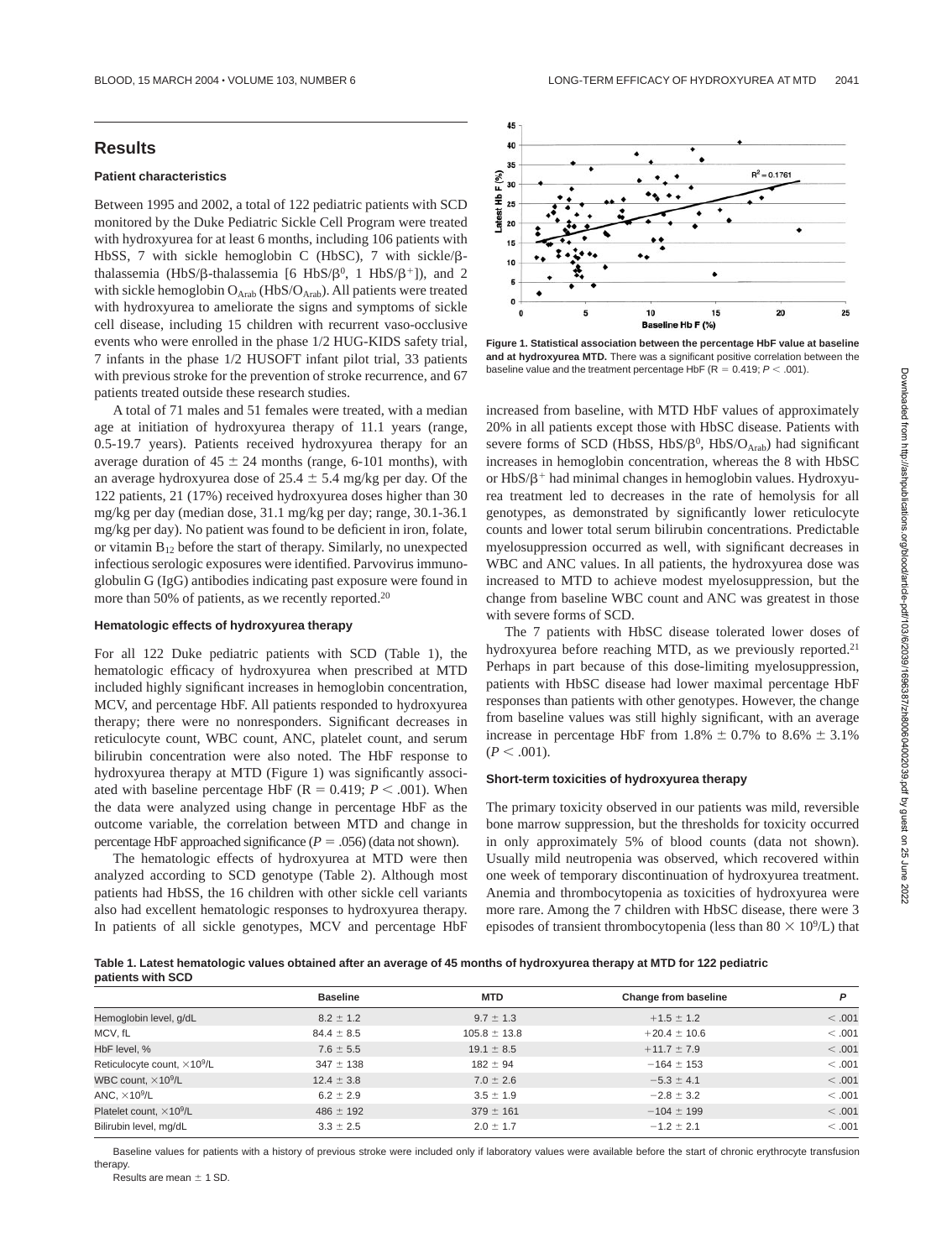| Table 2. Hematologic effects of hydroxyurea therapy at MTD by SCD genotype |  |
|----------------------------------------------------------------------------|--|
|----------------------------------------------------------------------------|--|

|                                         | <b>HbSS</b>      | <b>HbSC</b>     | $HbS/B0$ thal    | $HbS/B+thal$ | HbS/O <sub>Arab</sub> |
|-----------------------------------------|------------------|-----------------|------------------|--------------|-----------------------|
| No. patients                            | 106              | $\overline{7}$  | 6                | $\mathbf{1}$ | $\overline{2}$        |
| Age, y                                  | $10.3 \pm 4.5$   | $13.5 \pm 3.8$  | $12.7 \pm 2.9$   | 15.6         | $4.7 \pm 2.4$         |
| MTD, mg/kg daily                        | $25.9 \pm 5.2$   | $19.6 \pm 4.2$  | $22.1 \pm 4.7$   | 15.2         | $31.7 \pm 2.2$        |
| Hemoglobin level, g/dL                  |                  |                 |                  |              |                       |
| <b>MTD</b> value                        | $9.5 \pm 1.3$    | $11.6 \pm 1.2$  | $9.7 \pm 1.0$    | 10.8         | $10.1 \pm 0.8$        |
| Increase from baseline                  | $1.5 \pm 1.2^*$  | $0.7 \pm 1.0$   | $1.8 \pm 1.3^*$  | 0.1          | 1.6                   |
| MCV, fL                                 |                  |                 |                  |              |                       |
| MTD value                               | $107 \pm 13$     | $101 \pm 15$    | $92 \pm 18$      | 86           | $109 \pm 9$           |
| Increase from baseline                  | $20 \pm 11$ *    | $22 \pm 11$ *   | $20 \pm 12$ *    | 17           | 16                    |
| HbF level, %                            |                  |                 |                  |              |                       |
| <b>MTD</b> value                        | $19.7 \pm 8.2$   | $8.6 \pm 3.1$   | $19.0 \pm 9.3$   | 17.1         | $23.4 \pm 17.3$       |
| Increase from baseline                  | $11.9 \pm 8.0^*$ | $6.8 \pm 2.9*$  | $14.0 \pm 8.8^*$ | 5.6          | $16.2 \pm 13.4$       |
| Reticulocyte count, ×10 <sup>9</sup> /L |                  |                 |                  |              |                       |
| <b>MTD</b> value                        | $193 \pm 95$     | $96 \pm 19$     | $129 \pm 73$     | 68           | $110 \pm 53$          |
| Decrease from baseline                  | $178 \pm 157$ *  | $30 \pm 68$     | $140 \pm 113$ *  | 93           | 186                   |
| WBC count, ×10 <sup>9</sup> /L          |                  |                 |                  |              |                       |
| <b>MTD</b> value                        | $7.2 \pm 2.6$    | $5.1 \pm 1.2$   | $7.3 \pm 2.5$    | 3.8          | $7.3 \pm 2.5$         |
| Decrease from baseline                  | $5.4 \pm 4.1*$   | $2.1 \pm 1.7^*$ | $5.7 \pm 4.5^*$  | 2.1          | $10.9 \pm 0.2$        |
| Neutrophil count, ×10 <sup>9</sup> /L   |                  |                 |                  |              |                       |
| <b>MTD</b> value                        | $3.6 \pm 2.0$    | $2.7 \pm 0.9$   | $3.3 \pm 1.4$    | 2.6          | $2.5 \pm 1.3$         |
| Decrease from baseline                  | $2.9 \pm 3.2^*$  | $0.9 \pm 1.5$   | $3.9 \pm 2.6^*$  | 0.9          | $1.1 \pm 6.4$         |
| Platelet count, ×10 <sup>9</sup> /L     |                  |                 |                  |              |                       |
| <b>MTD</b> value                        | $392 \pm 161$    | $246 \pm 58$    | $281 \pm 98$     | 128          | $555 \pm 134$         |
| Decrease from baseline                  | $108 \pm 202*$   | $112 \pm 193$   | $127 \pm 109$    | 61           | $-167 \pm 241$        |
| Bilirubin level, mg/dL                  |                  |                 |                  |              |                       |
| <b>MTD</b> value                        | $2.1 \pm 1.7$    | $1.4 \pm 0.9$   | $1.8 \pm 0.8$    | 0.5          | $2.1 \pm 1.2$         |
| Decrease from baseline                  | $1.3 \pm 2.2^*$  | $0.2 \pm 0.8$   | $1.5 \pm 1.5$    | 0.2          | $0.8 \pm 2.2$         |

Age refers to initiation of hydroxyurea therapy. Patients with a history of previous stroke were included only if baseline values were available before the start of chronic erythrocyte transfusion therapy. Results are mean  $\pm$  1 SD.

\*Statistically significant change from baseline, defined by  $P < .05$ .

required temporary discontinuation of hydroxyurea therapy over a total of 24.3 patient-years. Among the 7 children with  $HbS/B$ thalassemia, there were 4 episodes of thrombocytopenia over a total of 20.3 patient-years, all occurring in the same patient. There were no episodes of platelet toxicity in the 21 HbSS patients who received more than 30 mg/kg per day of hydroxyurea. After a patient reached MTD, hydroxyurea dose reduction for recurrent myelosuppression was rarely required.

Gastrointestinal irritation from hydroxyurea was occasionally described, but this adverse effect almost always resolved when the dose was given at bedtime. No renal or hepatic toxicity based on serum creatinine, ALT, or bilirubin measurement was noted. As we previously reported, $22$  melanonychia or other changes in skin pigmentation were observed in approximately 10% of patients, but no alopecia or hair loss was noted. These skin and nail changes

were mild and did not lead to the discontinuation of hydroxyurea therapy for any patient.

### **Long-term effects of hydroxyurea therapy**

To determine whether the hematologic efficacy of hydroxyurea was sustained over time, annual laboratory values for the children in this cohort were then analyzed (Table 3). The hematologic effects of hydroxyurea were maintained over 7 years of follow-up. At year 1, there were significant increases in hemoglobin concentration, MCV, and percentage HbF and significant decreases in WBC count, ANC, reticulocyte count, and serum bilirubin concentration. These changes were then maintained from year 1 through year 7  $(P = NS$  for each year-to-year comparison). The mean percentage HbF values were sustained at approximately 20%, even after 7 years of hydroxyurea therapy.

| Table 3. Sustained hematologic effects of hydroxyurea therapy at MTD for pediatric patients with SCD |  |  |  |  |  |
|------------------------------------------------------------------------------------------------------|--|--|--|--|--|
|------------------------------------------------------------------------------------------------------|--|--|--|--|--|

|                | No.      | Hb level.      |              | HbF level.     | <b>WBC</b><br>count,        | ANC.                        | Reticulocyte,               | Platelet count.             | <b>Bilirubin level.</b> | Hydroxyurea dose, |
|----------------|----------|----------------|--------------|----------------|-----------------------------|-----------------------------|-----------------------------|-----------------------------|-------------------------|-------------------|
| Year           | patients | g/dL           | MCV, fL      | %              | $\times$ 10 <sup>9</sup> /L | $\times$ 10 <sup>9</sup> /L | $\times$ 10 <sup>9</sup> /L | $\times$ 10 <sup>9</sup> /L | mg/dL                   | mg/kg daily       |
| $\mathbf{0}$   | 122      | $8.2 \pm 1.2$  | $84 \pm 9$   | $7.6 \pm 5.5$  | $12.4 \pm 3.8$              | $6.2 \pm 2.9$               | $347 \pm 138$               | $486 \pm 192$               | $3.3 \pm 2.5$           | <b>NA</b>         |
|                | 122      | $9.5 \pm 1.1$  | $104 \pm 13$ | $20.6 \pm 8.1$ | $7.7 \pm 2.7$               | $3.6 \pm 1.9$               | $181 \pm 115$               | $370 \pm 150$               | $1.9 \pm 1.4$           | $24.9 \pm 5.4$    |
| $\overline{2}$ | 97       | $9.6 \pm 1.3$  | $105 \pm 12$ | $20.3 \pm 7.5$ | $7.2 \pm 2.7$               | $3.5 \pm 1.9$               | $181 \pm 90$                | $349 \pm 132$               | $2.0 \pm 1.6$           | $24.4 \pm 5.3$    |
| 3              | 70       | $9.8 \pm 1.3$  | $106 \pm 12$ | $19.8 \pm 8.2$ | $7.0 \pm 2.9$               | $3.4 \pm 2.1$               | $181 \pm 84$                | $406 \pm 190$               | $2.0 \pm 1.4$           | $25.0 \pm 5.7$    |
| $\overline{4}$ | 48       | $10.0 \pm 1.3$ | $106 \pm 13$ | $19.4 \pm 8.5$ | $7.1 \pm 2.8$               | $3.4 \pm 2.1$               | $189 \pm 95$                | $374 \pm 199$               | $1.9 \pm 1.5$           | $25.7 \pm 4.8$    |
| 5              | 36       | $9.9 \pm 1.4$  | $107 \pm 18$ | $20.3 \pm 9.1$ | $6.3 \pm 2.2$               | $3.0 \pm 1.4$               | $160 \pm 87$                | $395 \pm 201$               | $1.7 \pm 1.3$           | $25.8 \pm 4.9$    |
| 6              | 18       | $9.9 \pm 1.4$  | $106 \pm 13$ | $19.6 \pm 8.1$ | $6.7 \pm 2.5$               | $3.0 \pm 1.3$               | $212 \pm 107$               | $366 \pm 175$               | $1.7 \pm 1.3$           | $25.7 \pm 4.7$    |
| 7              | 9        | $10.0 \pm 1.2$ | $112 \pm 13$ | $21.9 \pm 5.1$ | $6.1 \pm 2.4$               | $2.7 \pm 1.2$               | $197 \pm 71$                | $390 \pm 139$               | $2.4 \pm 1.3$           | $24.7 \pm 3.1$    |

Values are expressed as mean ± SD. For a few patients receiving chronic transfusions for stroke prophylaxis, baseline values were not available for all laboratory parameters. For all comparisons between baseline and year 1,  $P < .001$ . There were no statistically significant changes in hematologic parameters for subsequent year-to-year comparisons.

NA indicates not applicable.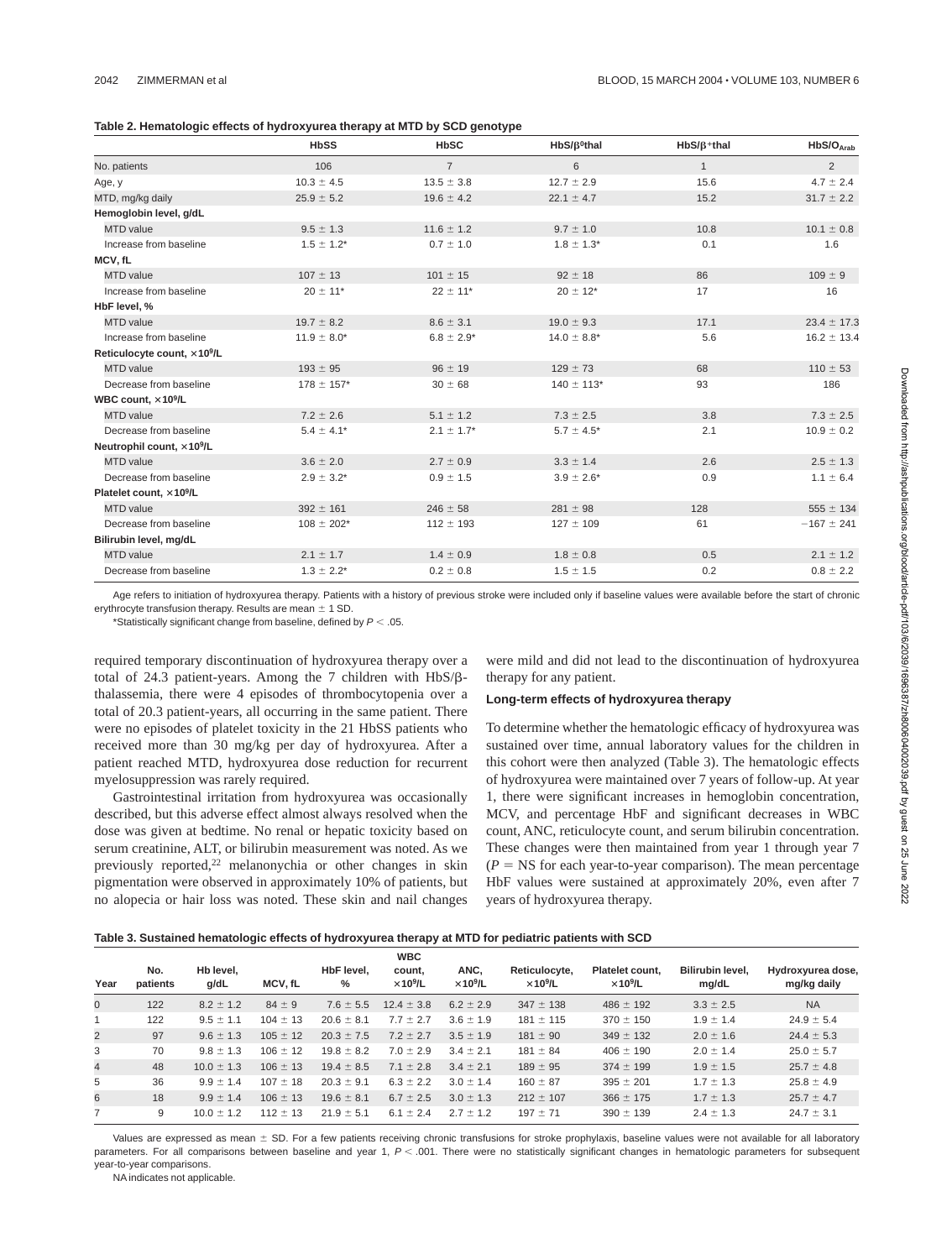

Serial measurements of weight and height showed no adverse effects of hydroxyurea therapy at MTD on growth. As shown in Figure 2, our cohort of patients had ongoing increases in weight (panel A) and height (panel B) with up to 7 years of follow-up. The range of annual increases was broad because some patients were older and were past puberty when they started hydroxyurea therapy, whereas others were very young and experienced rapid rates of growth. On average, however, weight increased by about 3 to 4 kg per year, and height increased by 5 to 7 cm per year, indicating no adverse effects of hydroxyurea at MTD on growth in these patients. Indeed, many children experienced improved growth while on hydroxyurea therapy; some even crossed percentiles.

To address the issues of mutagenicity and potential carcinogenicity associated with long-term hydroxyurea therapy, acquired somatic mutations were measured using the highly sensitive and quantitative VDJ assay, as previously described.17 In 26 of 34 patients with SCD who had 5 years of in vivo exposure to hydroxurea at MTD, paired testing was performed and revealed no increase in the average number of acquired illegitimate VDJ rearrangements detected (Table 4). No child on hydroxyurea therapy acquired myelodysplasia, leukemia, or any other malignancy.

Compliance with hydroxyurea therapy was an important focus during follow-up clinic visits. At each visit, patients and families were asked about adherence to the daily dosing regimen. In addition, patients were asked to return medication bottles for pill counts. Using laboratory values such as MCV, percentage HbF, and WBC and review of the peripheral smear for the presence of sickled forms, clinical evidence of compliance was also assessed at each visit. In 15 (12%) children, hydroxyurea therapy was discontinued by health care providers because of poor compliance. Children who were declared noncompliant had initial hematologic responses to hydroxyurea therapy, but then their laboratory profiles reverted toward baseline values.

Seventy-six of the 122 patients are still receiving hydroxyurea

**Table 4. Quantitation of acquired DNA mutations in pediatric patients with SCD receiving long-term hydroxyurea therapy at MTD**

| -                                    |                            |                      |
|--------------------------------------|----------------------------|----------------------|
|                                      | <b>Baseline</b><br>testing | Follow-up<br>testing |
| No. patients                         | 26                         | 26                   |
| Age at testing, y                    | $7.8 \pm 4.9$              | $12.7 \pm 5.1$       |
| Duration of hydroxyurea therapy, mos | $3.9 \pm 6.7$              | $57.2 \pm 9.5$       |
| VDJ events per µq DNA                | $1.36 \pm 0.85$            | $1.15 \pm 0.41$      |

Each patient was tested at baseline and after an average of almost 5 years on hydroxyurea therapy. There was a small, but not statistically significant, decrease in the number of VDJ recombination events in association with hydroxyurea therapy at MTD. Baseline evaluations were performed as close to initiation of hydroxyurea as possible, though 9 patients had received hydroxyurea (median, 12 months) at the time of initial testing.

therapy at MTD and are monitored through the Duke Pediatric Sickle Cell Program. Another 17 patients are no longer on hydroxyurea therapy; 15 were the noncompliant patients for whom hydroxyurea therapy was discontinued, and 2 patients died. The remaining 29 patients have transferred from the Duke Pediatric Program; 19 were transitioned to the Adult Service, and 10 moved to other programs.

### **Serious adverse events during hydroxyurea therapy**

Few serious adverse events were noted in this cohort of patients during 455 patient-years of follow-up. No strokes occurred in the 89 children who started hydroxyurea therapy without a history of previous stroke. Recurrent stroke did occur in several patients who had a history of stroke, as previously described.<sup>19</sup> No child on hydroxyurea experienced acute chest syndrome requiring exchange transfusion or mechanical ventilation. Similarly, no child developed a serious infection, including bacteremia, in association with neutropenia.

Two children on hydroxyurea therapy died during the follow-up period. One 4-year-old girl with HbSS disease died of pneumococcal sepsis. She received hydroxyurea from age 6 months as part of the HUSOFT infant pilot trial<sup>18</sup> and underwent elective splenectomy at 2 years of age after an acute, life-threatening splenic sequestration crisis. Her death occurred before the availability of pneumococcal 7-valent conjugate vaccine (Prevnar; Wyeth Pharmaceuticals, Philadelphia, PA), but she was on penicillin prophylaxis and had received the polysaccharide pneumococcal vaccine before splenectomy. A routine blood count in the clinic 2 days before she died revealed a hemoglobin concentration of 9.6 g/dL, WBC  $9.8 \times 10^9$ /L, ANC  $4.1 \times 10^9$ /L, and platelet count  $584 \times 10^9$ /L. She had a fever the evening before her death, and she was taken to the local emergency room after collapsing at home. Diplococci were noted on the peripheral blood smear, and, despite an adequate neutrophil count and prompt administration of intravenous antibiotics, she died of presumed pneumococcal sepsis. Postmortem examination was otherwise unrevealing.

The second child who died while receiving hydroxyurea therapy was a heavily alloimmunized 15-year-old boy with HbSS disease who received hydroxyurea for 5.4 years as part of the phase 1/2 HUG-KIDS safety trial.7 He had excellent clinical and hematologic response to hydroxyurea. His family relocated from the Duke Pediatric Sickle Cell Program in October 2000, and local providers reportedly continued hydroxyurea therapy. Eight months later, by his father's report, the patient received 2 erythrocyte transfusions locally to improve the healing of a cut on his foot. He died of complications, including disseminated intravascular coagulation and massive hemorrhage, resulting from an acute transfusion reaction.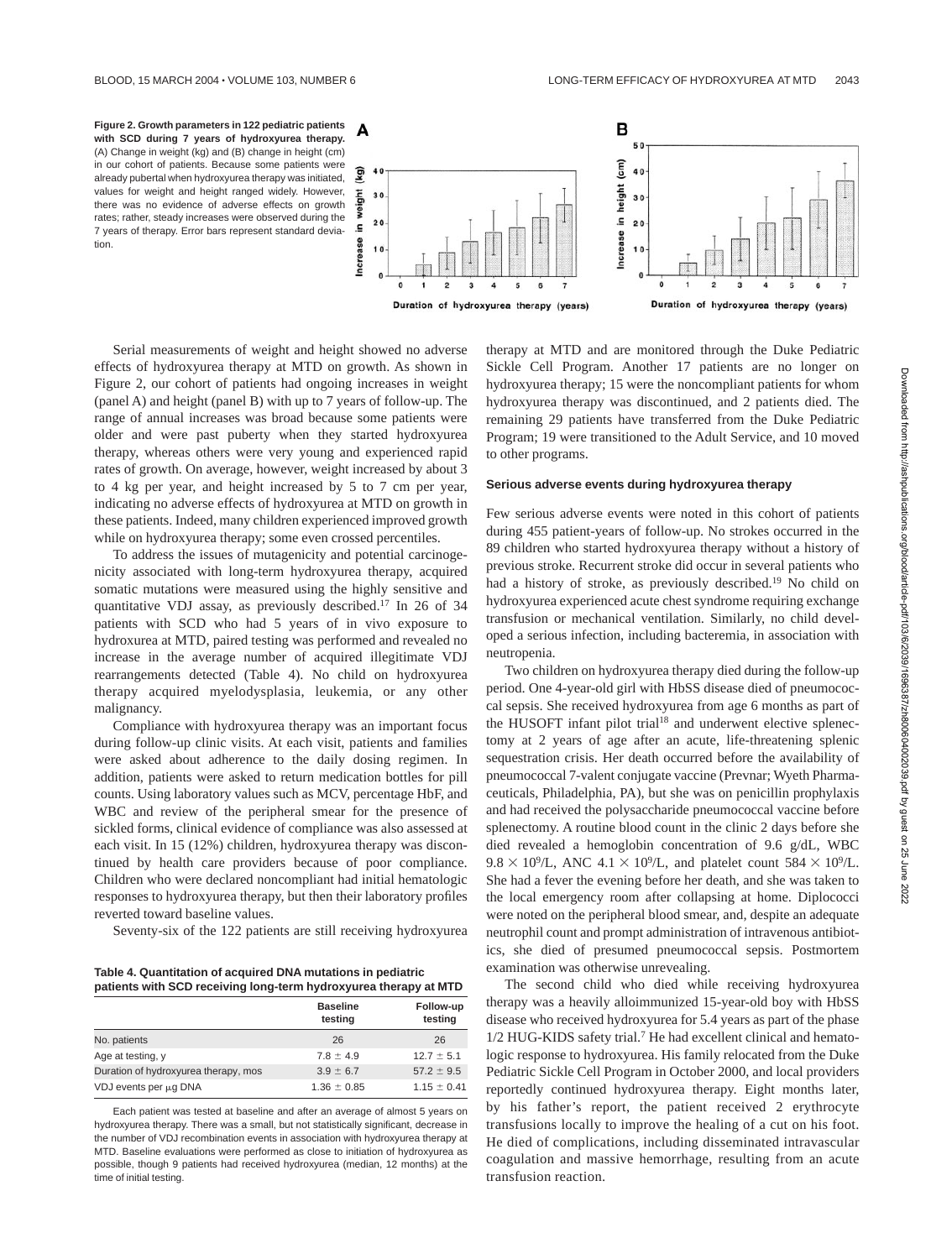|  |  | Table 5. Importance of escalation of hydroxyurea to maximum tolerated dose to achieve a sustained HbF response |  |
|--|--|----------------------------------------------------------------------------------------------------------------|--|
|  |  |                                                                                                                |  |

|              | No. patients<br>Hb response |                |               | <b>MCV</b> response |           | Percentage HbF response |                |           | <b>ANC response</b> |                 |           |               |               |           |
|--------------|-----------------------------|----------------|---------------|---------------------|-----------|-------------------------|----------------|-----------|---------------------|-----------------|-----------|---------------|---------------|-----------|
| Year         | <b>Duke</b>                 | <b>Belgian</b> | <b>Duke</b>   | Belgian             | Р         | Duke                    | <b>Belgian</b> | P         | Duke                | <b>Belgian</b>  | P         | <b>Duke</b>   | Belgian       | P         |
| $\mathbf{0}$ | 114                         | 93             | $8.0 \pm 1.0$ | $8.2 \pm 1.1$       | <b>NS</b> | $85 \pm 9$              | $83 \pm 8.9$   | <b>NS</b> | $8.0 \pm 5.5$       | $7.3 \pm 6.8$   | <b>NS</b> | $6.4 \pm 2.9$ | $6.0 \pm 2.6$ | <b>NS</b> |
|              | 114                         | 83             | $9.4 \pm 1.1$ | $8.8 \pm 1.2$       | .001      | $105 \pm 13$            | $93.5 \pm 11$  | < .001    | $21.2 \pm 7.8$      | $16.7 \pm 10.6$ | < 0.001   | $3.7 \pm 1.9$ | $3.9 \pm 1.8$ | <b>NS</b> |
| 2            | 90                          | 61             | $9.5 \pm 1.2$ | $9.0 \pm 1.5$       | .025      | $105 \pm 12$            | $93.4 \pm 11$  | < .001    | $20.8 \pm 7.3$      | $16.1 \pm 9.7$  | < .001    | $3.6 \pm 2.0$ | $4.5 \pm 2.5$ | .015      |
| 3            | 64                          | 44             | $9.6 \pm 1.2$ | $8.7 \pm 1.2$       | .001      | $106 \pm 12$            | $94.6 \pm 12$  | < .001    | $20.6 \pm 8.0$      | $15.6 \pm 8.7$  | .003      | $3.5 \pm 2.2$ | $4.2 \pm 2.5$ | <b>NS</b> |
| 4            | 44                          | 33             | $9.8 \pm 1.2$ | $8.2 \pm 1.4$       | .001      | $106 \pm 13$            | $95.8 \pm 12$  | < 0.001   | $20.2 \pm 8.2$      | $15.3 \pm 8.0$  | .011      | $3.6 \pm 2.2$ | $4.2 \pm 2.0$ | <b>NS</b> |
| 5            | 34                          | 22             | $9.8 \pm 1.5$ | $87 + 13$           | .007      | $109 \pm 13$            | $96.9 \pm 15$  | .002      | $21.0 \pm 8.8$      | $12.9 \pm 6.7$  | <.001     | $3.0 \pm 1.4$ | $4.0 \pm 2.3$ | .048      |

Comparison is between 114 Duke patients with severe sickle genotypes, including HbSS, HbS/ $\beta$ <sup>0</sup>, and HbS/O<sub>Arab</sub>, who received hydroxyurea at MTD and 93 patients who participated in the Belgian registry as reported by Ferster et al.<sup>12</sup> Hydroxyurea doses of the Duke patients were increased to MTD, with an average dose of 25.4 mg/kg per day. In the Belgian study,<sup>12</sup> most of the 93 patients were maintained on hydroxyurea doses lower than 20 to 25 mg/kg per day, and only 5% of those patients received 25 to 30 mg/kg per day. Values represent mean  $\pm$  1 SD.

NS indicates not significant.

### **Benefits of escalating hydroxyurea therapy to MTD**

To determine the effects of escalating the hydroxyurea dose to MTD regardless of clinical response, hematologic results from the Duke cohort of children with sickle cell anemia were compared with results, reported by Ferster et al,<sup>12</sup> of patients from the Belgian Registry. The primary difference between the 2 cohorts was that the hydroxyurea doses of Duke patients were increased to MTD, whereas the Belgian patients received 20 to 25 mg/kg or less per day.<sup>12</sup> At baseline, there were no significant differences in hemoglobin concentration, MCV, or percentage HbF, but throughout 5 years of hydroxyurea therapy, Duke patients had significantly higher values (Table 5). Although not statistically different each year, the ANC was also lower in Duke patients whose hydroxyurea doses were escalated to MTD.

### **Discussion**

Previous studies of hydroxyurea in patients with SCA have documented its usefulness for increasing HbF parameters, improving hematologic values, and ameliorating clinical severity.5-14,18 For some adults with SCA, however, the effectiveness of hydroxyurea has not been sustained, raising questions of compliance or the possibility of marrow exhaustion.15 Our large cohort of pediatric patients includes some children who have been on hydroxyurea therapy for up to 8 years, contributing to the cohort total of 455 patient-years of follow-up. Hematologic benefits of hydroxyurea therapy at MTD include significant increases in hemoglobin concentration, MCV, and HbF parameters (Table 1) that appear to be long-lasting (Table 3). HbF levels were maintained at approximately 20%, a common therapeutic goal and threshold level suggested to provide clinical benefit.<sup>23</sup> We did not observe any statistically significant declines in HbF or other hematologic parameters to support evidence of marrow exhaustion.

Our cohort also included pediatric patients with genotypic variants of SCD, such as HbSC, HbS/ $\beta$ -thalassemia, and HbS/ OArab. All responded to hydroxyurea therapy and experienced improvements in hemoglobin concentration, MCV, and percentage HbF. These data suggest that at least some patients with variant forms of SCD may be able to respond to hydroxyurea therapy with hematologic and clinical improvement. For example, the 6 patients with  $HbS/B<sup>0</sup>$  responded to hydroxyurea therapy with similar increases in hemoglobin concentration, MCV, and percentage HbF as seen in patients with HbSS. Because there was only one patient with  $HbS/\beta^+$  in the cohort, it is difficult to comment on the changes in hematologic parameters in this genotype. Her baseline hemoglobin concentration was relatively high and did not change much in response to hydroxyurea therapy, but her MCV increased from 69 fL to 86 fL, her percentage HbF increased from 11.5% to 17.1%, and her clinical response to treatment was remarkable. For the 7 patients with HbSC disease, MTD was achieved at a lower dose of hydroxurea (19.6  $\pm$  4.2 mg/kg per day) than it was in patients with other sickle genotypes. Persistent splenomegaly with relative hypersplenism and WBC and platelet sequestration might have contributed to this lower MTD, but patients with HbSC also have lower baseline WBC counts, ANCs, and platelet counts than children and adults with HbSS. The maximum percentage HbF was lower in patients with HbSC but was still increased significantly from starting values. This is in contrast to the experience in adults with HbSC, in whom hemoglobin concentration and MCV increased in response to hydroxyurea therapy, but the percentage HbF did not statistically change from baseline values, and patients did not have clinical responses.<sup>24</sup>

In some previous studies, hydroxyurea dosing has been escalated based on acceptable laboratory parameters and clinical response, with no deliberate attempt to achieve myelosuppression as a treatment goal. In our large cohort of pediatric patients with SCD, we increased hydroxyurea therapy to a predefined MTD, even after a clinical response was observed. Based on a comparison between our patients and those reported by Ferster et al,<sup>12</sup> dose escalation to MTD, as defined by mild neutropenia, resulted in significantly better hematologic parameters (Table 5). Our HbF values at MTD were sustained at 20% on average and were significantly higher at each year of therapy, despite potential differences in HbF measurement techniques. Determining the clinical significance of this difference in percentage HbF would require a prospective, randomized, controlled trial. The potential benefits of higher HbF, however, seem to outweigh the risk from mild neutropenia in this patient population. Indeed, lowering the WBC count and the ANC may be an appropriate therapeutic goal of hydroxyurea treatment for children with SCD.

Compliance with hydroxyurea therapy is an important part of achieving a sustained hematologic effect in patients with SCD. In addition to careful assessment of the family's commitment to hydroxyurea therapy at baseline, we provided ongoing clinical assessments based on laboratory parameters, review of the peripheral blood smear, and pill counts when possible. All patients initially responded to hydroxyurea therapy, but some lost that response because of noncompliance with the treatment regimen. Achieving good compliance with long-term hydroxyurea therapy requires a coordinated effort by the medical team and frequent contact with patients and families to provide support and encouragement. Of the 122 patients, hydroxyurea therapy was discontinued because of noncompliance in only 12%. Adolescents and young